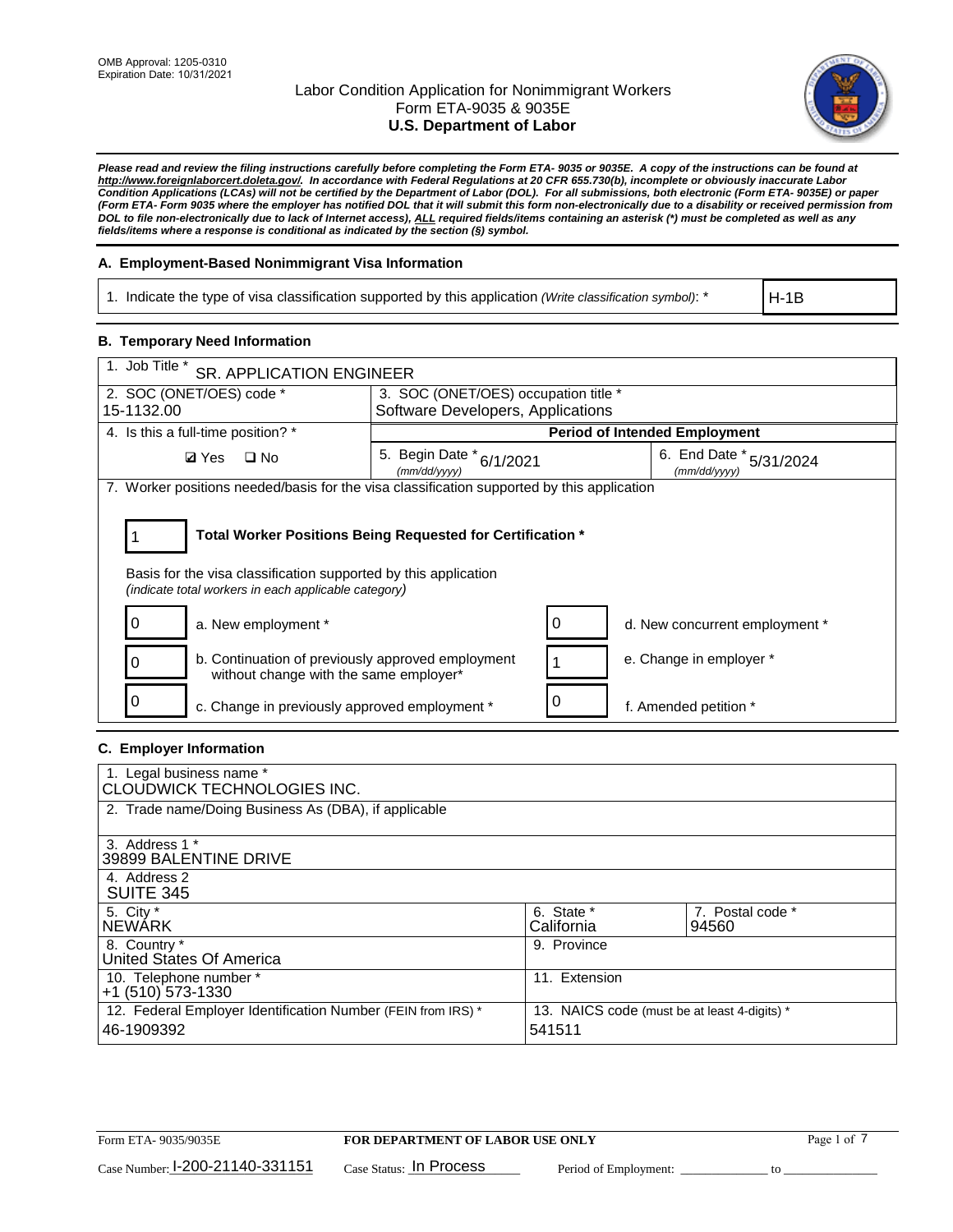

# **D. Employer Point of Contact Information**

**Important Note**: The information contained in this Section must be that of an employee of the employer who is authorized to act on behalf of the employer in labor certification matters. The information in this Section must be different from the agent or attorney information listed in Section E, unless the attorney is an employee of the employer.

| 1. Contact's last (family) name *                   | 2. First (given) name * |                          | 3. Middle name(s)         |
|-----------------------------------------------------|-------------------------|--------------------------|---------------------------|
| <b>CHHABRA</b>                                      | <b>MANINDER</b>         |                          | <b>SINGH</b>              |
| 4. Contact's job title *<br>CHIEF EXECUTIVE OFFICER |                         |                          |                           |
| 5. Address 1 *<br>39899 BALENTINE DRIVE             |                         |                          |                           |
| 6. Address 2<br><b>SUITE 345</b>                    |                         |                          |                           |
| 7. City *<br><b>NEWÁRK</b>                          |                         | 8. State *<br>California | 9. Postal code *<br>94560 |
| 10. Country *<br>United States Of America           |                         | 11. Province             |                           |
| 12. Telephone number *                              | Extension<br>13.        | 14. E-Mail address       |                           |
| +1 (510) 573-1330                                   |                         | MANI@CLOUDWICK.COM       |                           |

# **E. Attorney or Agent Information (If applicable)**

**Important Note**: The employer authorizes the attorney or agent identified in this section to act on its behalf in connection with the filing of this application.

| 1. Is the employer represented by an attorney or agent in the filing of this application? *<br>If "Yes," complete the remainder of Section E below. |  |                 |                                            |                                                       |                   | <b>Ø</b> Yes<br>$\square$ No                         |
|-----------------------------------------------------------------------------------------------------------------------------------------------------|--|-----------------|--------------------------------------------|-------------------------------------------------------|-------------------|------------------------------------------------------|
| 3. First (given) name $\S$<br>2. Attorney or Agent's last (family) name §                                                                           |  |                 |                                            |                                                       | 4. Middle name(s) |                                                      |
| AHLUWALIA                                                                                                                                           |  | <b>INDERJIT</b> |                                            |                                                       | <b>SINGH</b>      |                                                      |
| 5. Address 1 §<br><b>1871 THE ALAMEDA</b>                                                                                                           |  |                 |                                            |                                                       |                   |                                                      |
| 6. Address 2<br>SUITE 333                                                                                                                           |  |                 |                                            |                                                       |                   |                                                      |
| 7. City §<br>SAN JOSE                                                                                                                               |  |                 |                                            | 8. State §<br>9. Postal code §<br>California<br>95126 |                   |                                                      |
| 10. Country §<br>United States Of America                                                                                                           |  |                 | 11. Province                               |                                                       |                   |                                                      |
| 12. Telephone number §                                                                                                                              |  | 13. Extension   |                                            | 14. E-Mail address                                    |                   |                                                      |
| +1 (408) 981-7696                                                                                                                                   |  |                 |                                            | INDER@AHLUWALIA-FIRM.COM                              |                   |                                                      |
| 15. Law firm/Business name §                                                                                                                        |  |                 |                                            | 16. Law firm/Business FEIN §                          |                   |                                                      |
| THE AHLUWALIA FIRM                                                                                                                                  |  |                 |                                            | 26-2910905                                            |                   |                                                      |
| 17. State Bar number (only if attorney) §                                                                                                           |  |                 |                                            |                                                       |                   | 18. State of highest court where attorney is in good |
| 26168                                                                                                                                               |  |                 | standing (only if attorney) §<br>Tennessee |                                                       |                   |                                                      |
| 19. Name of the highest State court where attorney is in good standing (only if attorney) §                                                         |  |                 |                                            |                                                       |                   |                                                      |
| TENNESSEE SUPREME COURT                                                                                                                             |  |                 |                                            |                                                       |                   |                                                      |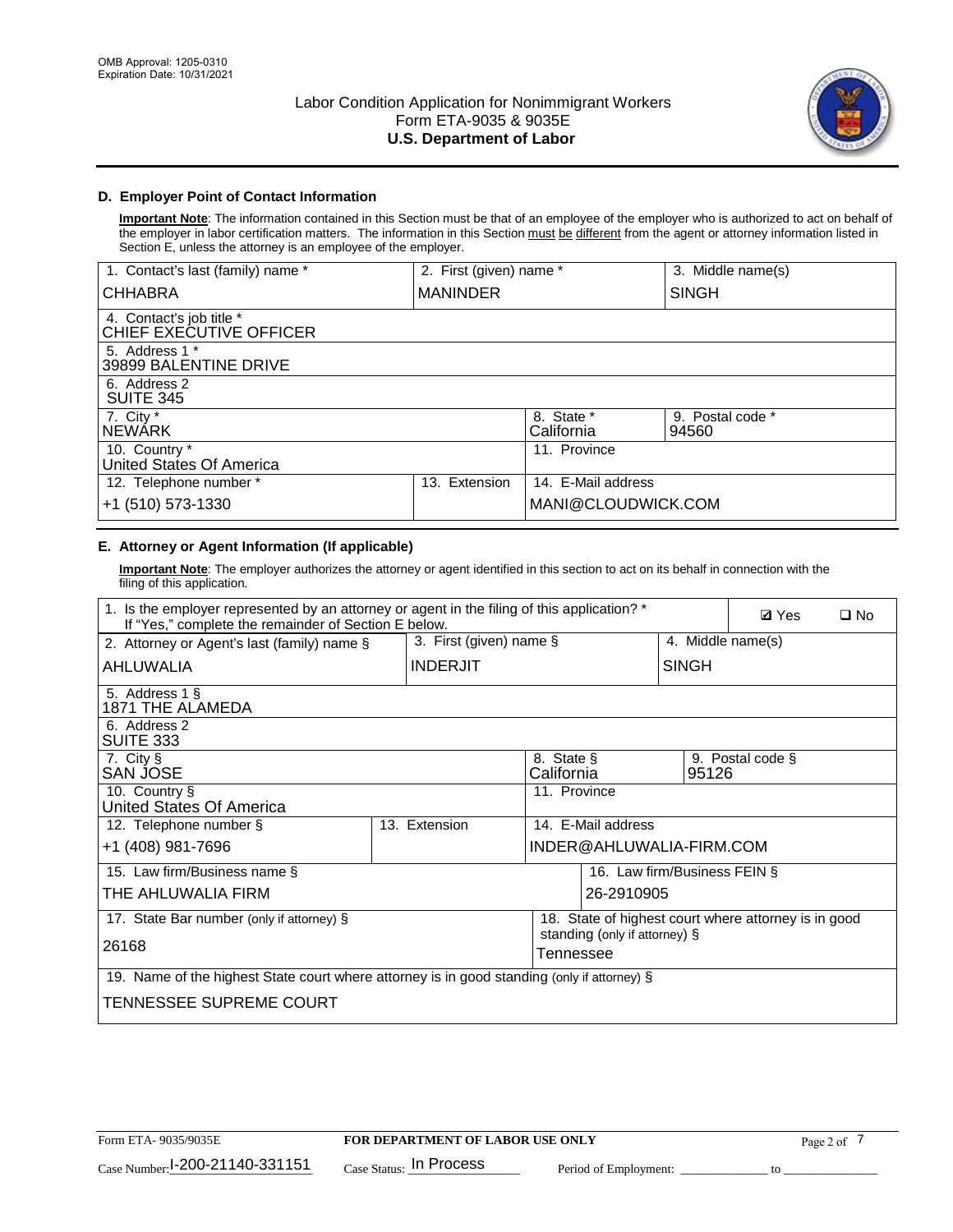

### **F. Employment and Wage Information**

**Important Note**: The employer must define the intended place(s) of employment with as much geographic specificity as possible. Each intended place(s) of employment listed below must be the worksite or physical location where the work will actually be performed and cannot be a P.O. Box. The employer must identify all intended places of employment, including those of short duration, on the LCA. 20 CFR 655.730(c)(5). If the employer is submitting this form non-electronically and the work is expected to be performed in more than one location, an attachment must be submitted in order to complete this section. An employer has the option to use either a single Form ETA-9035/9035E or multiple forms to disclose all intended places of employment. If the employer has more than ten (10) intended places of employment at the time of filing this application, the employer must file as many additional LCAs as are necessary to list all intended places of employment. See the form instructions for further information about identifying all intended places of employment.

### a.*Place of Employment Information* 1

|                                                                                                         | 1. Enter the estimated number of workers that will perform work at this place of employment under<br>the LCA.*                 |  | 1                                        |                          |  |  |  |
|---------------------------------------------------------------------------------------------------------|--------------------------------------------------------------------------------------------------------------------------------|--|------------------------------------------|--------------------------|--|--|--|
|                                                                                                         | 2. Indicate whether the worker(s) subject to this LCA will be placed with a secondary entity at this<br>place of employment. * |  | $\Box$ Yes                               | <b>Z</b> No              |  |  |  |
|                                                                                                         | 3. If "Yes" to question 2, provide the legal business name of the secondary entity. §                                          |  |                                          |                          |  |  |  |
|                                                                                                         |                                                                                                                                |  |                                          |                          |  |  |  |
|                                                                                                         | 4. Address 1 *<br>16414 SW ESTUARY DRIVE                                                                                       |  |                                          |                          |  |  |  |
|                                                                                                         | 5. Address 2<br>APARTMENT 101                                                                                                  |  |                                          |                          |  |  |  |
| 6. City $*$                                                                                             | <b>BEAVERTON</b>                                                                                                               |  | 7. County *<br>Washington                |                          |  |  |  |
| Oregon                                                                                                  | 8. State/District/Territory *                                                                                                  |  | 9. Postal code *<br>97006                |                          |  |  |  |
|                                                                                                         | 10. Wage Rate Paid to Nonimmigrant Workers *                                                                                   |  | 10a. Per: (Choose only one)*             |                          |  |  |  |
| □ Hour □ Week □ Bi-Weekly □ Month ☑ Year<br>From $\frac{1}{5}$ 125424 00 To: $\frac{1}{5}$<br>140000 00 |                                                                                                                                |  |                                          |                          |  |  |  |
|                                                                                                         | 11. Prevailing Wage Rate *                                                                                                     |  | 11a. Per: (Choose only one)*             |                          |  |  |  |
|                                                                                                         | 125424 00<br>$\mathbf{\$}$                                                                                                     |  | □ Hour □ Week □ Bi-Weekly □ Month ☑ Year |                          |  |  |  |
|                                                                                                         | Questions 12-14. Identify the source used for the prevailing wage (PW) (check and fully complete only one): *                  |  |                                          |                          |  |  |  |
| 12.                                                                                                     | A Prevailing Wage Determination (PWD) issued by the Department of Labor                                                        |  |                                          | a. PWD tracking number § |  |  |  |
| 13.                                                                                                     | A PW obtained independently from the Occupational Employment Statistics (OES) Program                                          |  |                                          |                          |  |  |  |
| $\mathbf v$                                                                                             | a. Wage Level (check one): §                                                                                                   |  |                                          | b. Source Year §         |  |  |  |
|                                                                                                         | D IV<br>□⊪<br>$\square$ $\square$<br>$\Box$ N/A<br>□⊥                                                                          |  |                                          | 7/1/2020 - 6/30/2021     |  |  |  |
|                                                                                                         | 14.<br>A PW obtained using another legitimate source (other than OES) or an independent authoritative source                   |  |                                          |                          |  |  |  |
|                                                                                                         | a. Source Type (check one): §                                                                                                  |  |                                          | b. Source Year §         |  |  |  |
|                                                                                                         | $\Box$ CBA<br>$\Box$ DBA<br>$\square$ SCA<br>$\Box$ Other/ PW Survey                                                           |  |                                          |                          |  |  |  |
|                                                                                                         | c. If responded "Other/ PW Survey" in question 14.a, enter the name of the survey producer or publisher §                      |  |                                          |                          |  |  |  |
|                                                                                                         | d. If responded "Other/ PW Survey" in question 14.a, enter the title or name of the PW survey §                                |  |                                          |                          |  |  |  |
|                                                                                                         |                                                                                                                                |  |                                          |                          |  |  |  |
|                                                                                                         |                                                                                                                                |  |                                          |                          |  |  |  |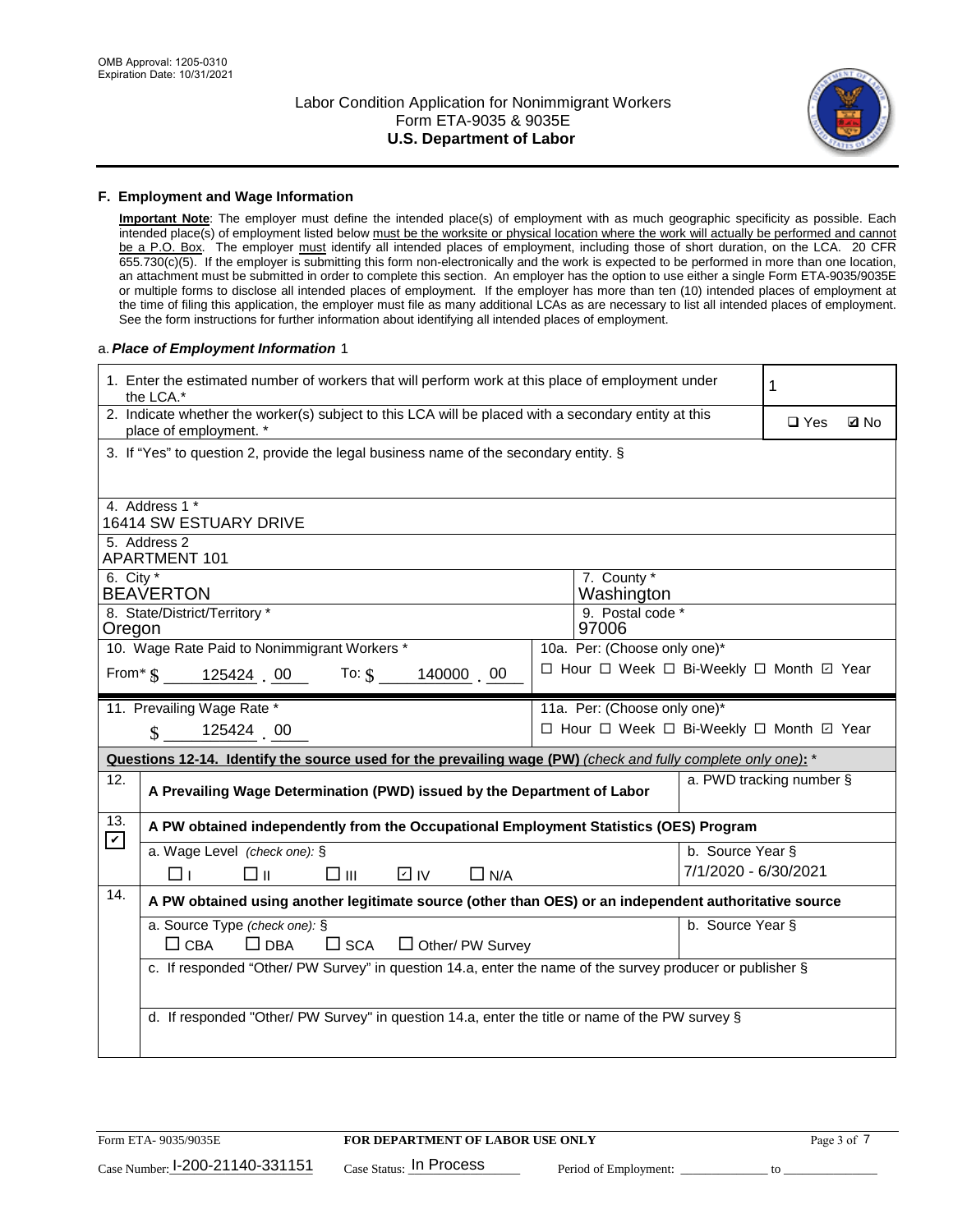

# **G. Employer Labor Condition Statements**

! *Important Note:* In order for your application to be processed, you MUST read Section G of the Form ETA-9035CP - General Instructions for the 9035 & 9035E under the heading "Employer Labor Condition Statements" and agree to all four (4) labor condition statements summarized below:

- (1) **Wages:** The employer shall pay nonimmigrant workers at least the prevailing wage or the employer's actual wage, whichever is higher, and pay for non-productive time. The employer shall offer nonimmigrant workers benefits and eligibility for benefits provided as compensation for services on the same basis as the employer offers to U.S. workers. The employer shall not make deductions to recoup a business expense(s) of the employer including attorney fees and other costs connected to the performance of H-1B, H-1B1, or E-3 program functions which are required to be performed by the employer. This includes expenses related to the preparation and filing of this LCA and related visa petition information. 20 CFR 655.731;
- (2) **Working Conditions:** The employer shall provide working conditions for nonimmigrants which will not adversely affect the working conditions of workers similarly employed. The employer's obligation regarding working conditions shall extend for the duration of the validity period of the certified LCA or the period during which the worker(s) working pursuant to this LCA is employed by the employer, whichever is longer. 20 CFR 655.732;
- (3) **Strike, Lockout, or Work Stoppage:** At the time of filing this LCA, the employer is not involved in a strike, lockout, or work stoppage in the course of a labor dispute in the occupational classification in the area(s) of intended employment. The employer will notify the Department of Labor within 3 days of the occurrence of a strike or lockout in the occupation, and in that event the LCA will not be used to support a petition filing with the U.S. Citizenship and Immigration Services (USCIS) until the DOL Employment and Training Administration (ETA) determines that the strike or lockout has ended. 20 CFR 655.733; and
- (4) **Notice:** Notice of the LCA filing was provided no more than 30 days before the filing of this LCA or will be provided on the day this LCA is filed to the bargaining representative in the occupation and area of intended employment, or if there is no bargaining representative, to workers in the occupation at the place(s) of employment either by electronic or physical posting. This notice was or will be posted for a total period of 10 days, except that if employees are provided individual direct notice by e-mail, notification need only be given once. A copy of the notice documentation will be maintained in the employer's public access file. A copy of this LCA will be provided to each nonimmigrant worker employed pursuant to the LCA. The employer shall, no later than the date the worker(s) report to work at the place(s) of employment, provide a signed copy of the certified LCA to the worker(s) working pursuant to this LCA. 20 CFR 655.734.

1. **I have read and agree to** Labor Condition Statements 1, 2, 3, and 4 above and as fully explained in Section G of the Form ETA-9035CP – General Instructions for the 9035 & 9035E and the Department's regulations at 20 CFR 655 Subpart H. \*

**Ø**Yes ロNo

## **H. Additional Employer Labor Condition Statements –H-1B Employers ONLY**

!**Important Note***:* In order for your H-1B application to be processed, you MUST read Section H – Subsection 1 of the Form ETA 9035CP – General Instructions for the 9035 & 9035E under the heading "Additional Employer Labor Condition Statements" and answer the questions below.

#### *a. Subsection 1*

| 1. At the time of filing this LCA, is the employer H-1B dependent? §                                                                                                                                                                                                 |  |            | $\square$ No |              |
|----------------------------------------------------------------------------------------------------------------------------------------------------------------------------------------------------------------------------------------------------------------------|--|------------|--------------|--------------|
| 2. At the time of filing this LCA, is the employer a willful violator? $\S$                                                                                                                                                                                          |  | $\Box$ Yes | ⊡ No         |              |
| 3. If "Yes" is marked in questions H.1 and/or H.2, you must answer "Yes" or "No" regarding<br>whether the employer will use this application ONLY to support H-1B petitions or extensions of<br>status for exempt H-1B nonimmigrant workers? §                       |  |            | $\Box$ No    |              |
| 4. If "Yes" is marked in question H.3, identify the statutory basis for the<br>■ \$60,000 or higher annual wage<br>exemption of the H-1B nonimmigrant workers associated with this<br>□ Master's Degree or higher in related specialty<br>$\Box$ Both<br>LCA. §      |  |            |              |              |
| H-1B Dependent or Willful Violator Employers -Master's Degree or Higher Exemptions ONLY                                                                                                                                                                              |  |            |              |              |
| 5. Indicate whether a completed Appendix A is attached to this LCA covering any H-1B<br>nonimmigrant worker for whom the statutory exemption will be based <b>ONLY</b> on attainment of a<br>$\Box$ Yes<br>⊡ No<br>Master's Degree or higher in related specialty. § |  |            |              | <b>Q</b> N/A |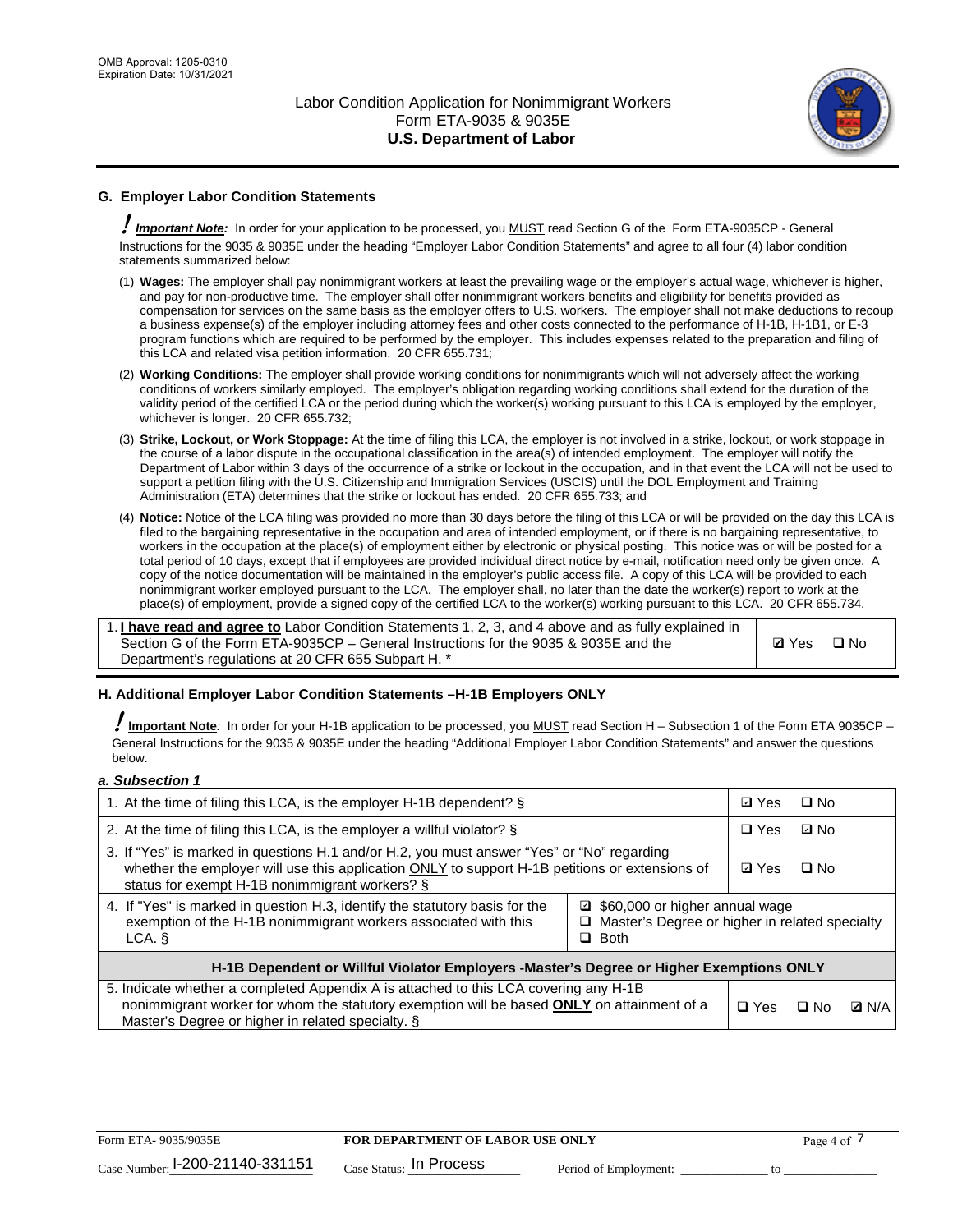

**If you marked "Yes" to questions H.a.1 (H-1B dependent) and/or H.a.2 (H-1B willful violator) and "No" to question H.a.3 (exempt H-1B nonimmigrant workers), you MUST read Section H – Subsection 2 of the Form ETA 9035CP – General Instructions for the 9035 & 9035E under the heading "Additional Employer Labor Condition Statements" and indicate your agreement to all three (3) additional statements summarized below.**

### *b. Subsection 2*

- A. **Displacement:** An H-1B dependent or willful violator employer is prohibited from displacing a U.S. worker in its own workforce within the period beginning 90 days before and ending 90 days after the date of filing of the visa petition. 20 CFR 655.738(c);
- B. **Secondary Displacement:** An H-1B dependent or willful violator employer is prohibited from placing an H-1B nonimmigrant worker(s) with another/secondary employer where there are indicia of an employment relationship between the nonimmigrant worker(s) and that other/secondary employer (thus possibly affecting the jobs of U.S. workers employed by that other employer), unless and until the employer subject to this LCA makes the inquiries and/or receives the information set forth in 20 CFR 655.738(d)(5) concerning that other/secondary employer's displacement of similarly employed U.S. workers in its workforce within the period beginning 90 days before and ending 90 days after the date of such placement. 20 CFR 655.738(d). Even if the required inquiry of the secondary employer is made, the H-1B dependent or willful violator employer will be subject to a finding of a violation of the secondary displacement prohibition if the secondary employer, in fact, displaces any U.S. worker(s) during the applicable time period; and
- C. **Recruitment and Hiring:** Prior to filing this LCA or any petition or request for extension of status for nonimmigrant worker(s) supported by this LCA, the H-1B dependent or willful violator employer must take good faith steps to recruit U.S. workers for the job(s) using procedures that meet industry-wide standards and offer compensation that is at least as great as the required wage to be paid to the nonimmigrant worker(s) pursuant to 20 CFR 655.731(a). The employer must offer the job(s) to any U.S. worker who applies and is equally or better qualified for the job than the nonimmigrant worker. 20 CFR 655.739.

| 6. I have read and agree to Additional Employer Labor Condition Statements A, B, and C above and |       |           |
|--------------------------------------------------------------------------------------------------|-------|-----------|
| as fully explained in Section H – Subsections 1 and 2 of the Form ETA 9035CP – General           | □ Yes | $\Box$ No |
| Instructions for the 9035 & 9035E and the Department's regulations at 20 CFR 655 Subpart H. §    |       |           |

## **I. Public Disclosure Information**

! **Important Note***:* You must select one or both of the options listed in this Section.

|  | 1. Public disclosure information in the United States will be kept at: * |  |  |  |
|--|--------------------------------------------------------------------------|--|--|--|
|  |                                                                          |  |  |  |

**sqrt** Employer's principal place of business □ Place of employment

## **J. Notice of Obligations**

A. Upon receipt of the certified LCA, the employer must take the following actions:

- o Print and sign a hard copy of the LCA if filing electronically (20 CFR 655.730(c)(3));<br>
Maintain the original signed and certified LCA in the employer's files (20 CFR 655.7
- Maintain the original signed and certified LCA in the employer's files (20 CFR 655.705(c)(2); 20 CFR 655.730(c)(3); and 20 CFR 655.760); and
- o Make a copy of the LCA, as well as necessary supporting documentation required by the Department of Labor regulations, available for public examination in a public access file at the employer's principal place of business in the U.S. or at the place of employment within one working day after the date on which the LCA is filed with the Department of Labor (20 CFR 655.705(c)(2) and 20 CFR 655.760).
- B. The employer must develop sufficient documentation to meet its burden of proof with respect to the validity of the statements made in its LCA and the accuracy of information provided, in the event that such statement or information is challenged (20 CFR 655.705(c)(5) and 20 CFR 655.700(d)(4)(iv)).
- C. The employer must make this LCA, supporting documentation, and other records available to officials of the Department of Labor upon request during any investigation under the Immigration and Nationality Act (20 CFR 655.760 and 20 CFR Subpart I).

*I declare under penalty of perjury that I have read and reviewed this application and that to the best of my knowledge, the*  information contained therein is true and accurate. I understand that to knowingly furnish materially false information in the *preparation of this form and any supplement thereto or to aid, abet, or counsel another to do so is a federal offense punishable by fines, imprisonment, or both (18 U.S.C. 2, 1001,1546,1621).*

| 1. Last (family) name of hiring or designated official *<br><b>CHHABRA</b> |                         | <b>MANINDER</b>                         | 2. First (given) name of hiring or designated official * |                  | S  | 3. Middle initial § |
|----------------------------------------------------------------------------|-------------------------|-----------------------------------------|----------------------------------------------------------|------------------|----|---------------------|
| 4. Hiring or designated official title *<br>CHIEF EXECUTIVE OFFICER        |                         |                                         |                                                          |                  |    |                     |
| 5. Signature *                                                             |                         |                                         |                                                          | 6. Date signed * |    |                     |
|                                                                            |                         |                                         |                                                          |                  |    |                     |
| Form ETA-9035/9035E                                                        |                         | <b>FOR DEPARTMENT OF LABOR USE ONLY</b> |                                                          |                  |    | Page 5 of 7         |
| Case Number: 1-200-21140-331151                                            | Case Status: In Process |                                         | Period of Employment:                                    |                  | tΩ |                     |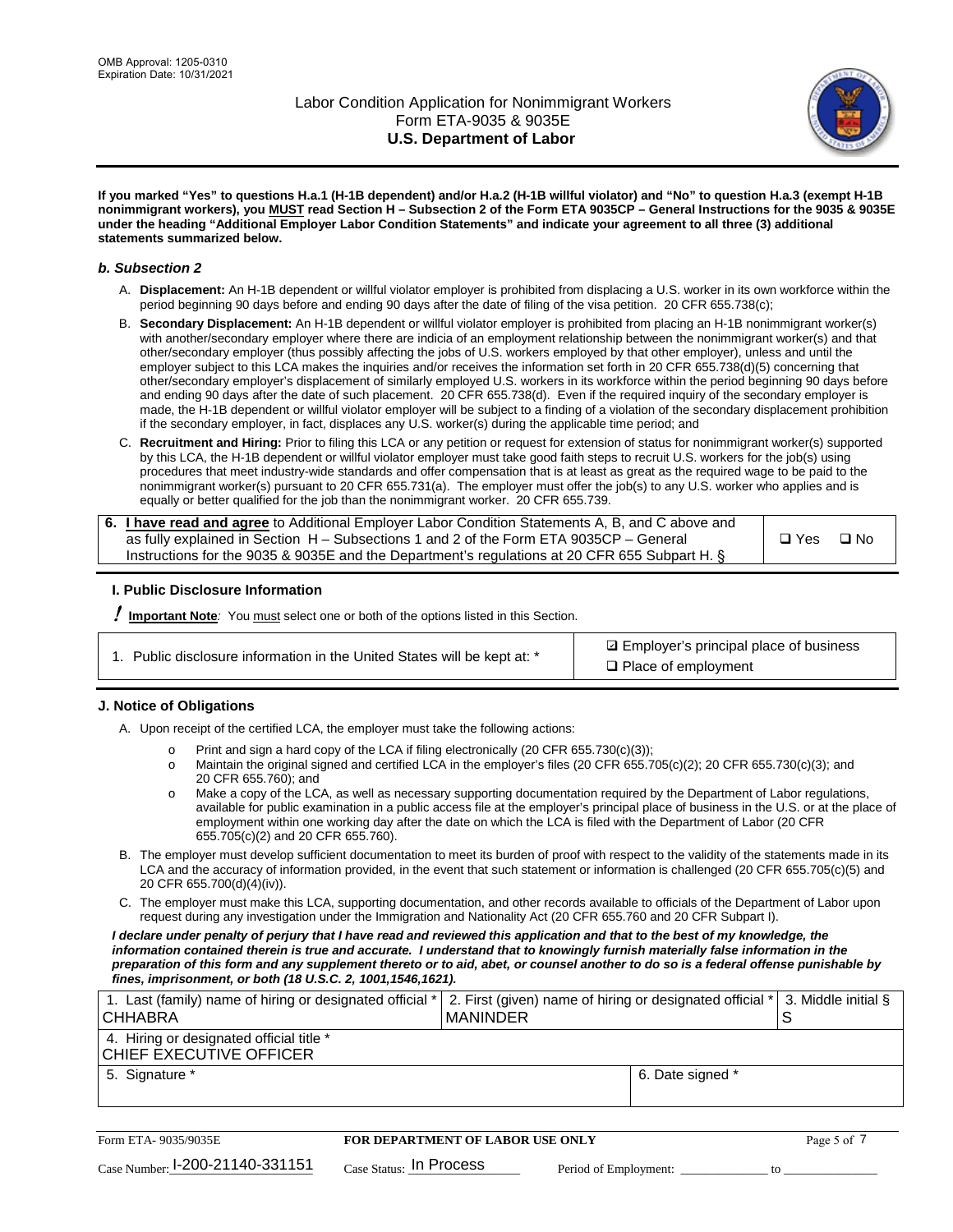

## **K. LCA Preparer**

**Important Note**: Complete this section if the preparer of this LCA is a person other than the one identified in either Section D (employer point of contact) or E (attorney or agent) of this application.

| 1. Last (family) name $\S$                                                                                 | 2. First (given) name § |                                  | 3. Middle initial |  |
|------------------------------------------------------------------------------------------------------------|-------------------------|----------------------------------|-------------------|--|
| AHLUWALIA                                                                                                  | <b>INDERJIT</b>         |                                  | S                 |  |
| 4. Firm/Business name §                                                                                    |                         |                                  |                   |  |
| THE AHLUWALIA FIRM                                                                                         |                         |                                  |                   |  |
| 5. E-Mail address §<br>INDER@AHLUWALIA-FIRM.COM                                                            |                         |                                  |                   |  |
| L. U.S. Government Agency Use (ONLY)                                                                       |                         |                                  |                   |  |
| By virtue of the signature below, the Department of Labor hereby acknowledges the following:               |                         |                                  |                   |  |
| This certification is valid from                                                                           | to                      |                                  |                   |  |
| Department of Labor, Office of Foreign Labor Certification                                                 |                         | Certification Date (date signed) |                   |  |
| I-200-21140-331151                                                                                         |                         | In Process                       |                   |  |
| Case number                                                                                                |                         | Case Status                      |                   |  |
| The Department of Labor is not the quaranter of the accuracy, truthfulness, or adocupay of a cortified LCA |                         |                                  |                   |  |

*The Department of Labor is not the guarantor of the accuracy, truthfulness, or adequacy of a certified LCA.*

## **M. Signature Notification and Complaints**

The signatures and dates signed on this form will not be filled out when electronically submitting to the Department of Labor for processing, but **MUST** be complete when submitting non-electronically. If the application is submitted electronically, any resulting certification **MUST** be signed *immediately upon receipt* from DOL before it can be submitted to USCIS for final processing.

Complaints alleging misrepresentation of material facts in the LCA and/or failure to comply with the terms of the LCA may be filed using the WH-4 Form with any office of the Wage and Hour Division, U.S. Department of Labor. A listing of the Wage and Hour Division offices can be obtained at www.dol.gov/whd. Complaints alleging failure to offer employment to an equally or better qualified U.S. worker, or an employer's misrepresentation regarding such offer(s) of employment, may be filed with the U.S. Department of Justice, Civil Rights Division, Immigrant and Employee Rights Section, 950 Pennsylvania Avenue, NW, # IER, NYA 9000, Washington, DC, 20530, and additional information can be obtained at www.justice.gov. Please note that complaints should be filed with the Civil Rights Division, Immigrant and Employee Rights Section at the Department of Justice only if the violation is by an employer who is H-1B dependent or a willful violator as defined in 20 CFR 655.710(b) and 655.734(a)(1)(ii).

## **N. OMB Paperwork Reduction Act** *(1205-0310)*

These reporting instructions have been approved under the Paperwork Reduction Act of 1995. Persons are not required to respond to this collection of information unless it displays a currently valid OMB control number. Your response is required to receive the benefit of consideration of your application. (Immigration and Nationality Act, Section 212(n) and (t) and 214(c)). Public reporting burden for this collection of information, which is to assist with program management and to meet Congressional and statutory requirements, is estimated to average 75 minutes per response, including the time to review instructions, search existing data sources, gather and maintain the data needed, and complete and review the collection of information.

Send comments regarding this burden estimate or any other aspect of this collection of information, including suggestions for reducing this burden, to the U.S. Department of Labor, Employment and Training Administration, Office of Foreign Labor Certification, 200 Constitution Ave., NW, Box PPII 12-200, Washington, DC, 20210. (Paperwork Reduction Project OMB 1205-0310.) **Do NOT send the completed application to this address.**

| Form ETA-9035/9035E             | <b>FOR DEPARTMENT OF LABOR USE ONLY</b> | Page 6 of             |  |
|---------------------------------|-----------------------------------------|-----------------------|--|
| Case Number: 1-200-21140-331151 | $_{\rm Case~S status:}$ In Process      | Period of Employment: |  |